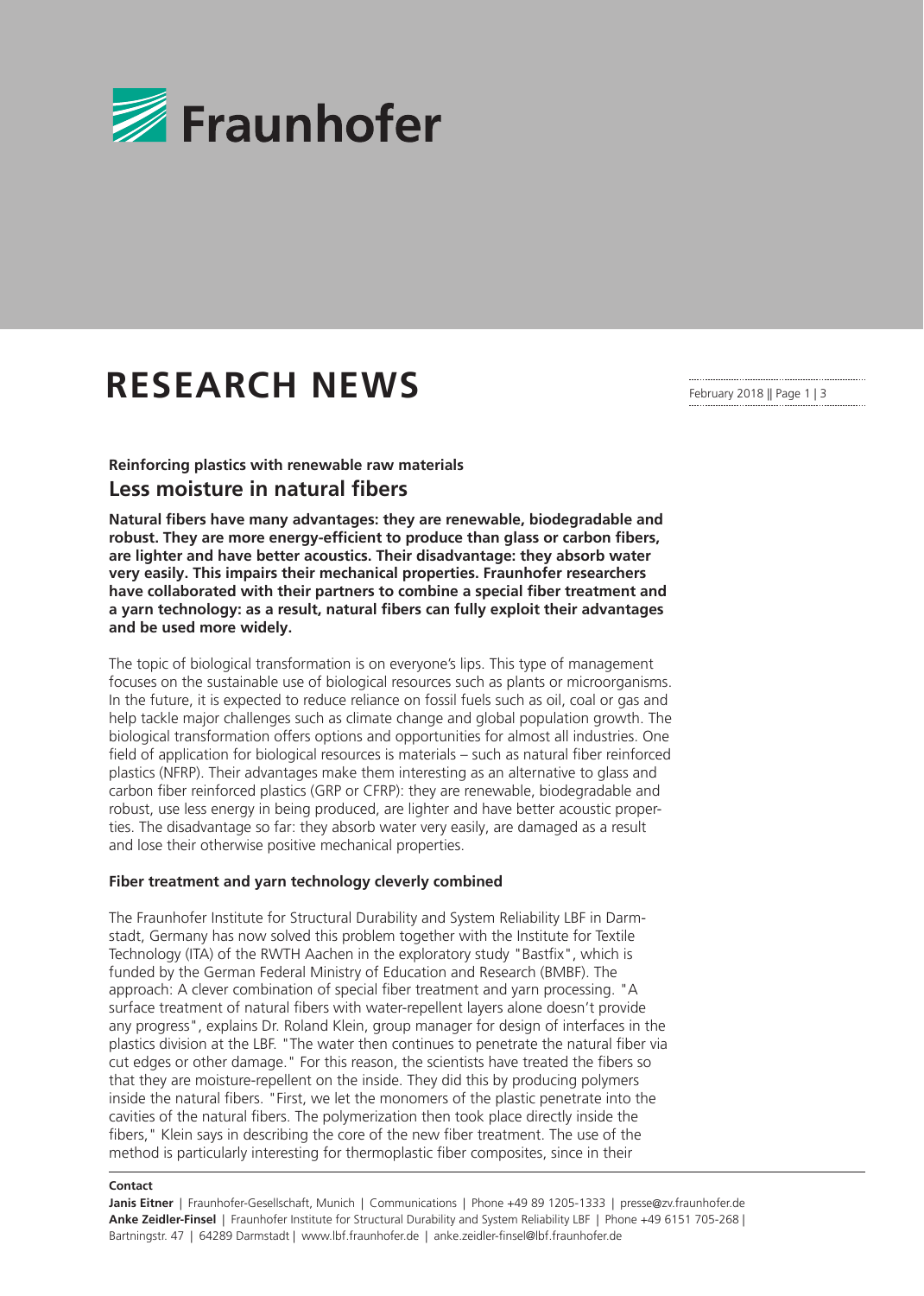

production, the molten polymer is very viscous, does not penetrate into the interior and only wets the fibers superficially. The advantage of thermoplastics: they can be deformed as desired even after production.

**RESEARCH NEWS**  February 2018 || Page 2 | 3

# **New fields of application for NFRP**

In their experiments, the researchers used flax fibers in the form of a roving, i.e. the state before spinning into yarns and their further processing into textile surfaces. This has the advantage that the fibers can be completely soaked with the monomer, since they are still present individually. Complete impregnation might not be guaranteed on fabric or twisted yarn. This is where the yarn process of the ITA comes into play. In the wrap spinning process, the Aachen scientists arrange the natural fibers in parallel and wrap the parallel core of the flax fibers with a filament. The advantage: The fibers are not twisted, which gives them increased strength. "By combining both processes, the physical properties of natural fibers can be fully exploited. These two developments greatly expand the area of application for NFRP, with the result that they can also be used outdoors and in highly stressed components," says Klein in describing the added value. So far, NFRPs are used mainly in cars, such as for the interior lining of doors.

For his research, Klein and his team received the "DNFI Innovation in Natural Fibers Award 2017". Fifteen textile organizations had founded the Discover Natural Fibers Initiative (DNFI) after the 2009 United Nations International Year of Natural Fiber.